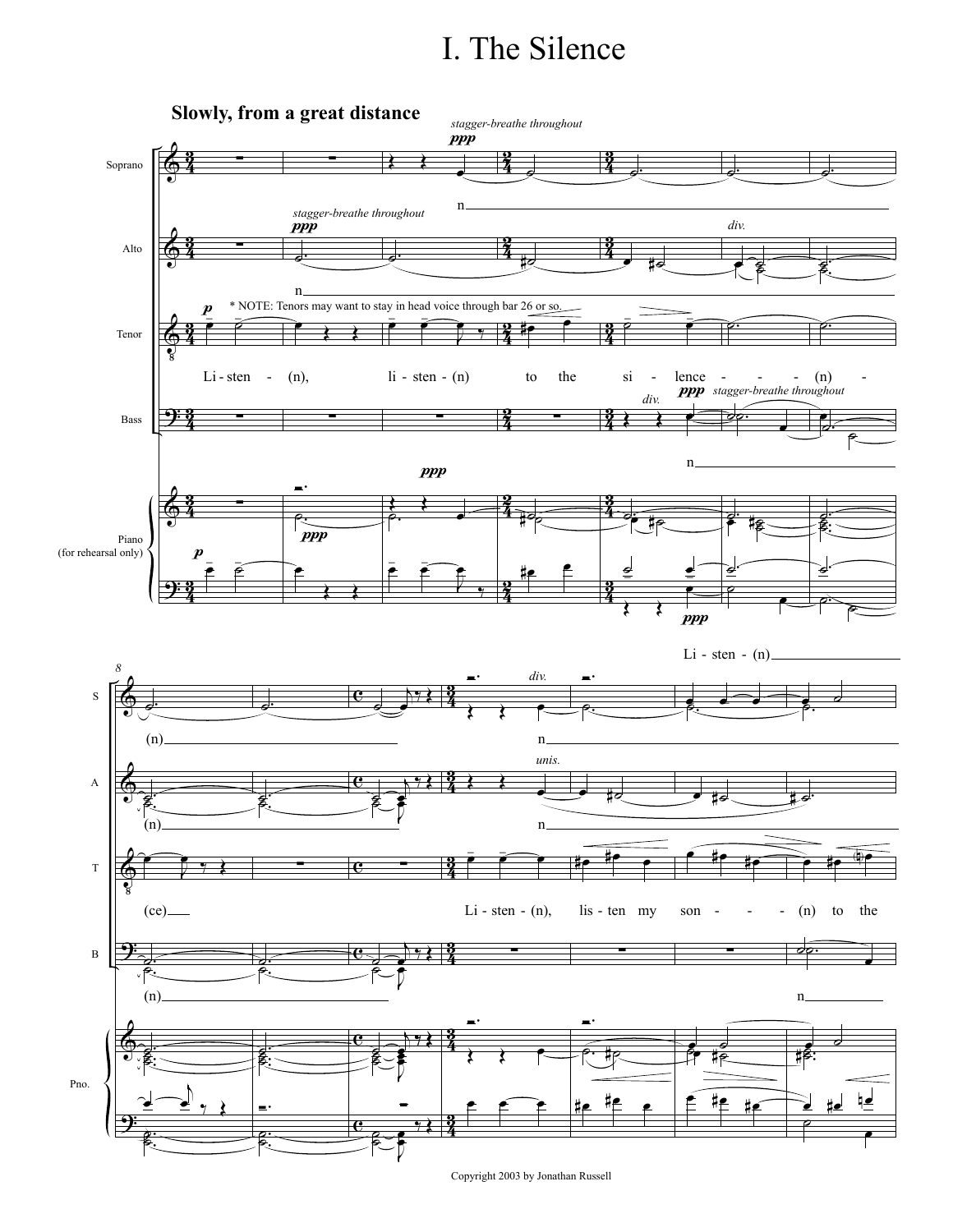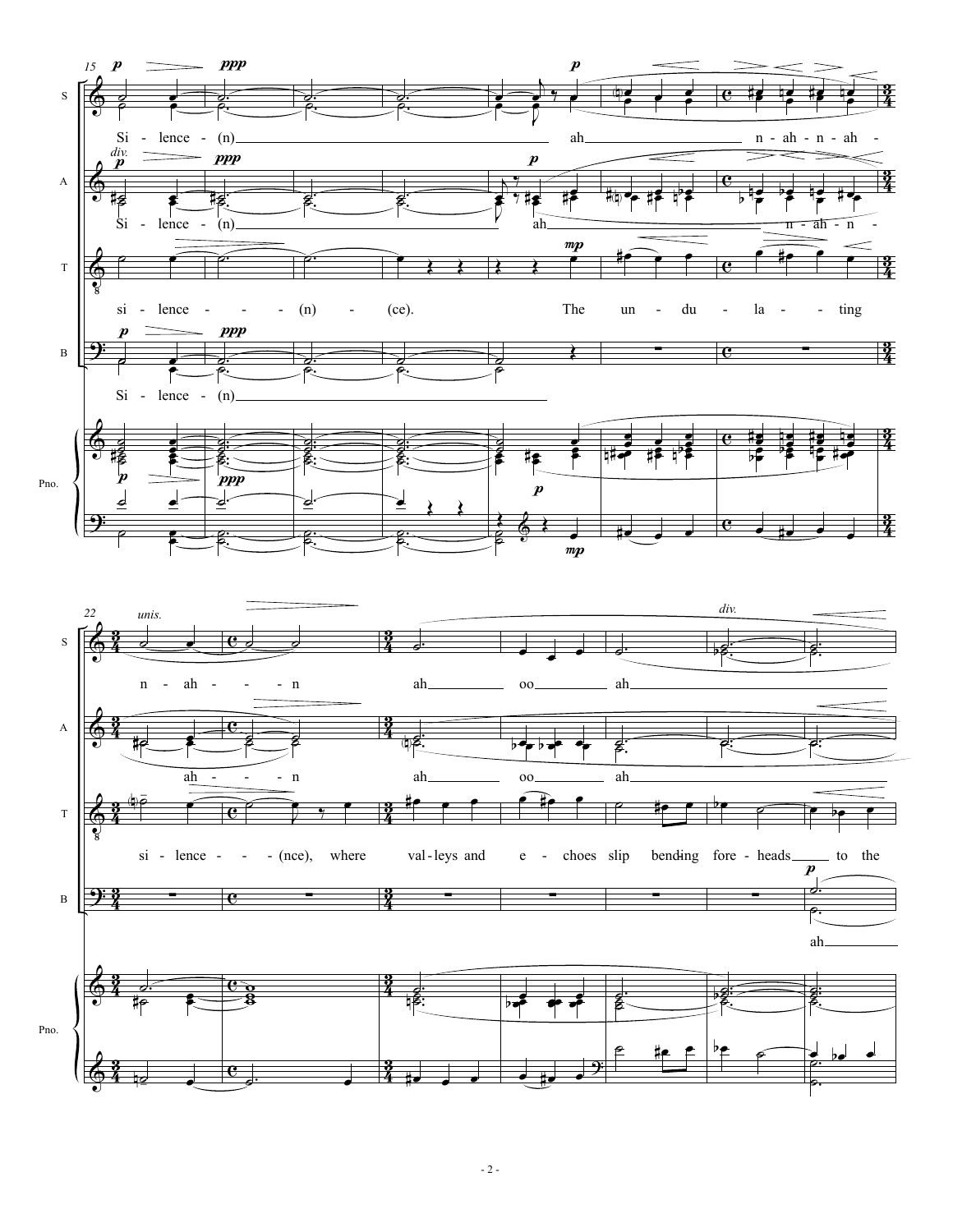

- 3 -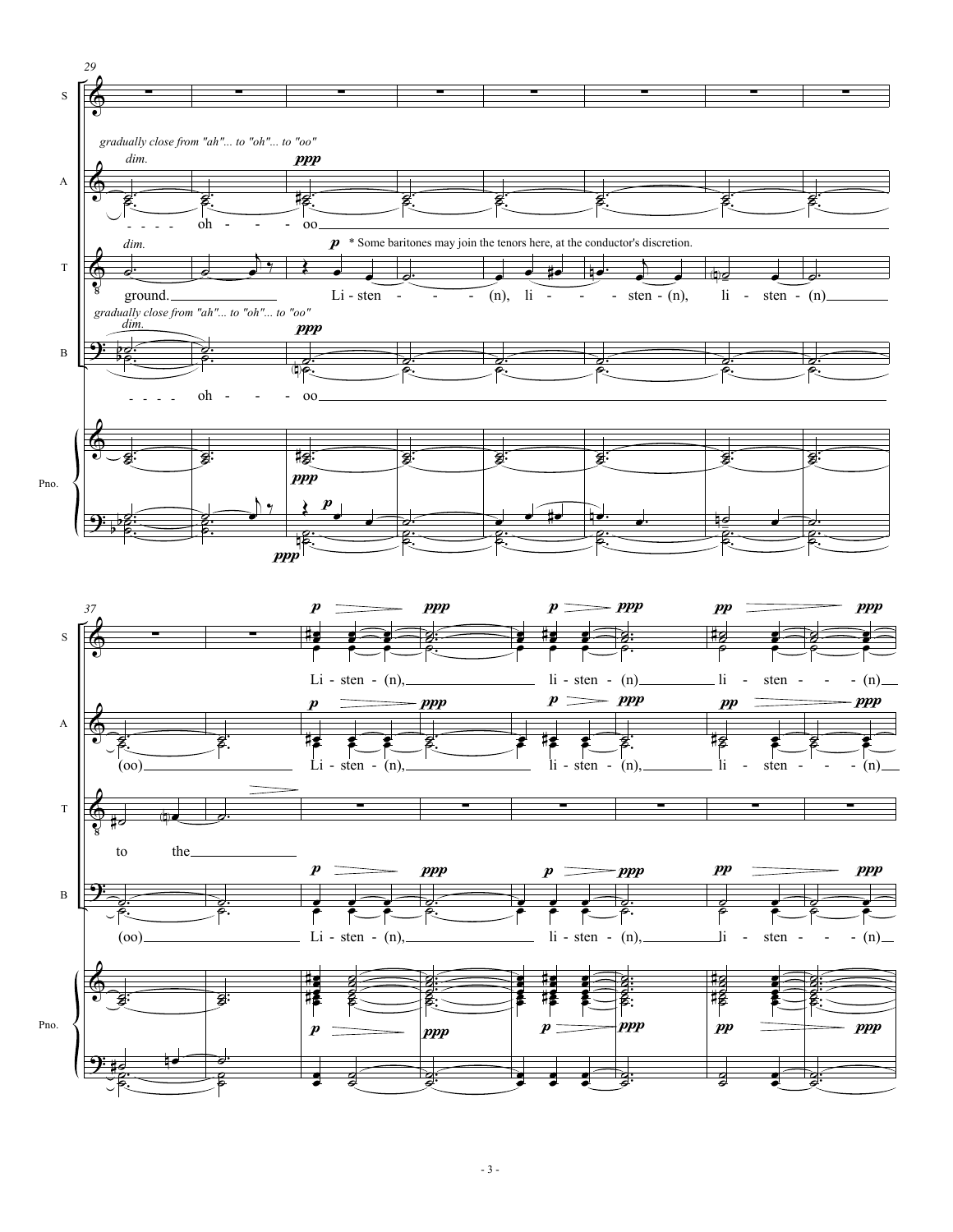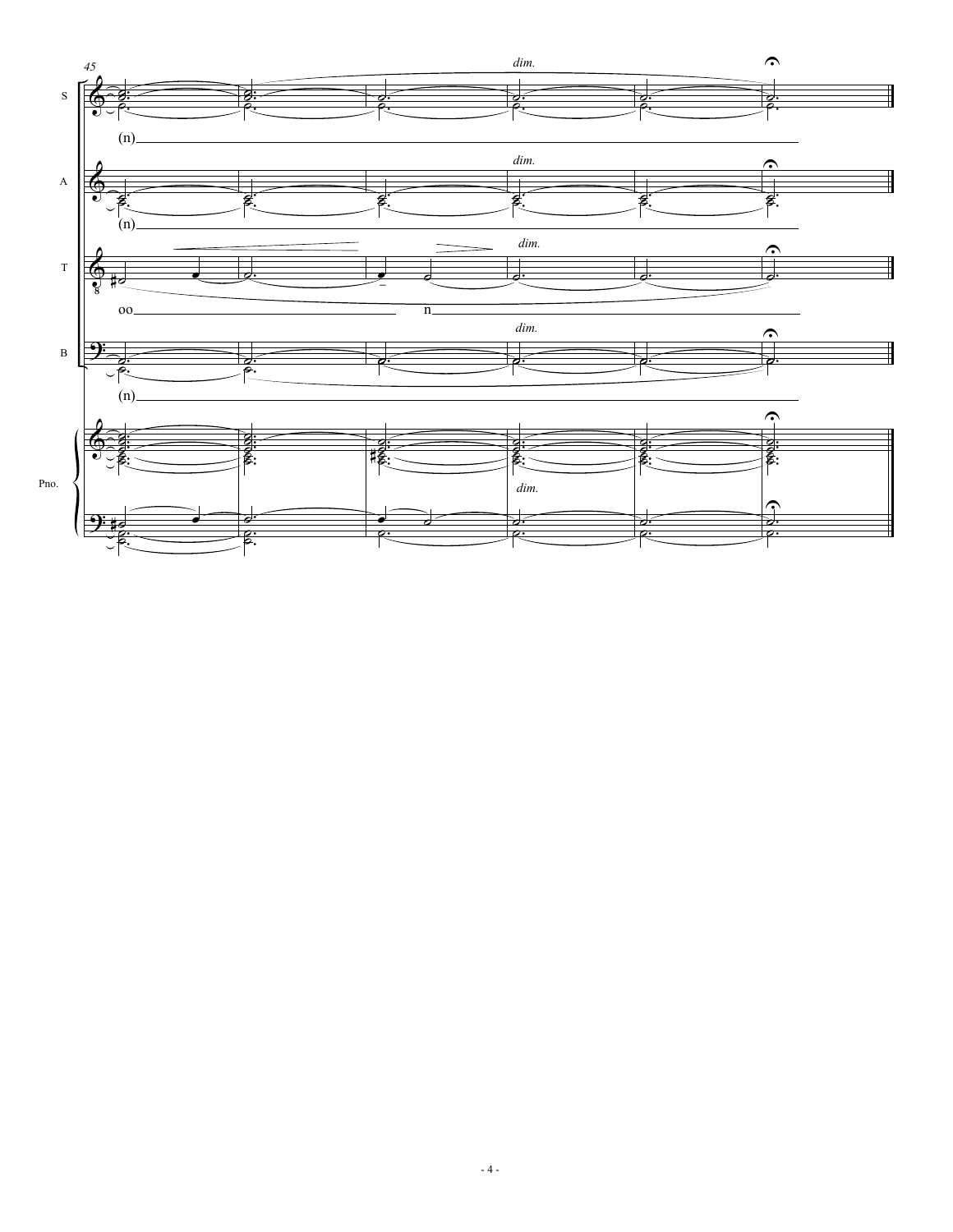#### II. And After That

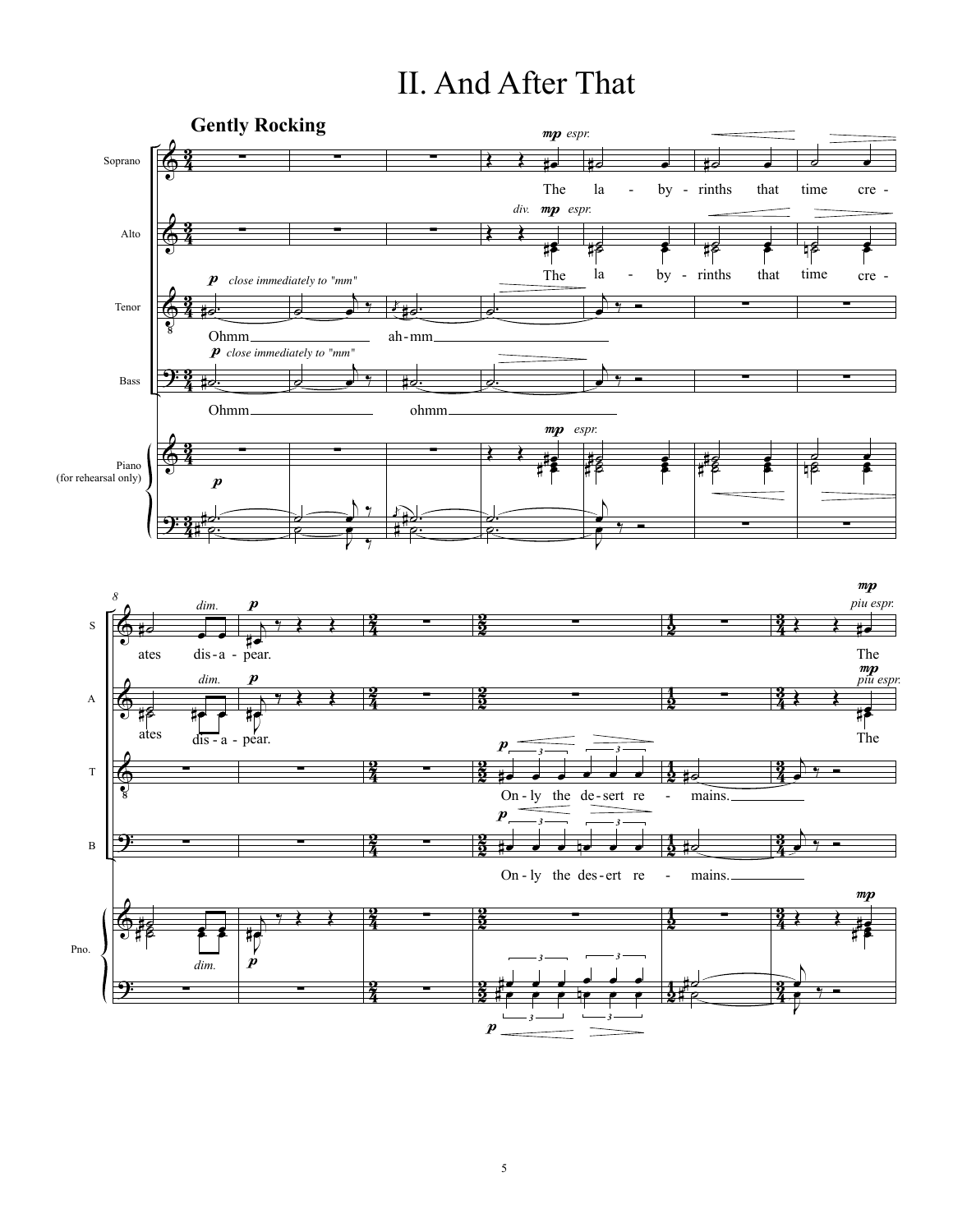

 $\sqrt{6}$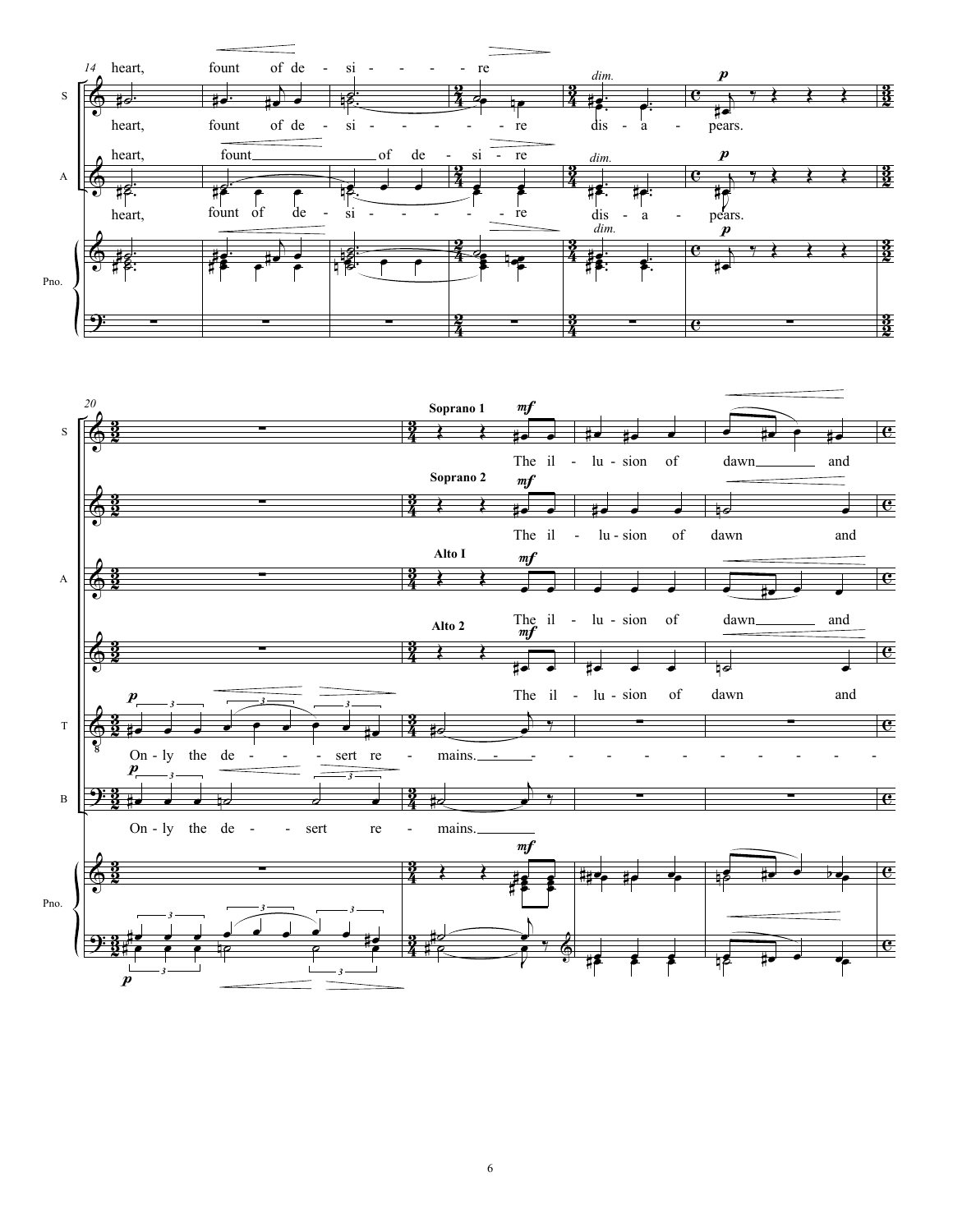

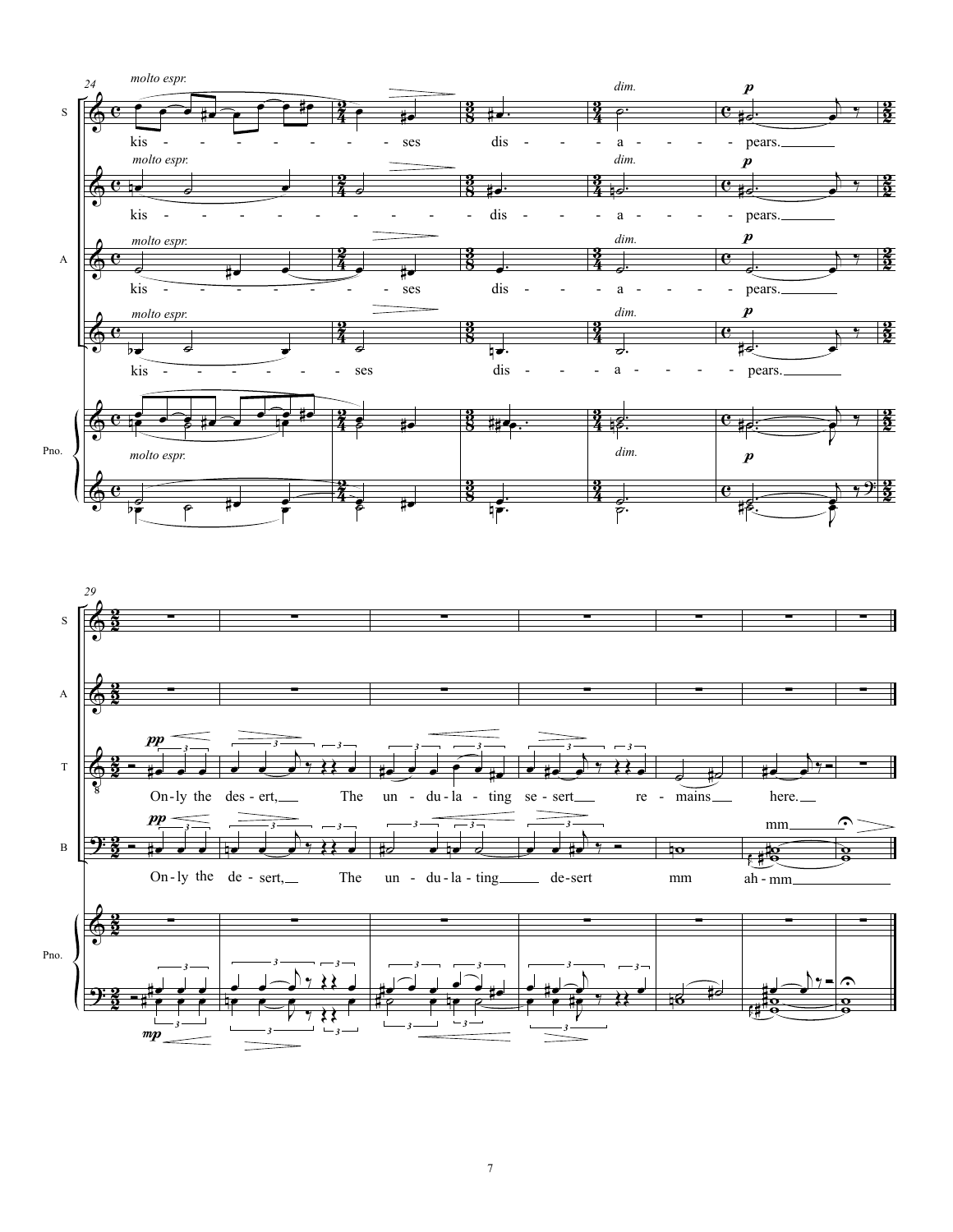III. Leave Me Here Crying (Ah!)

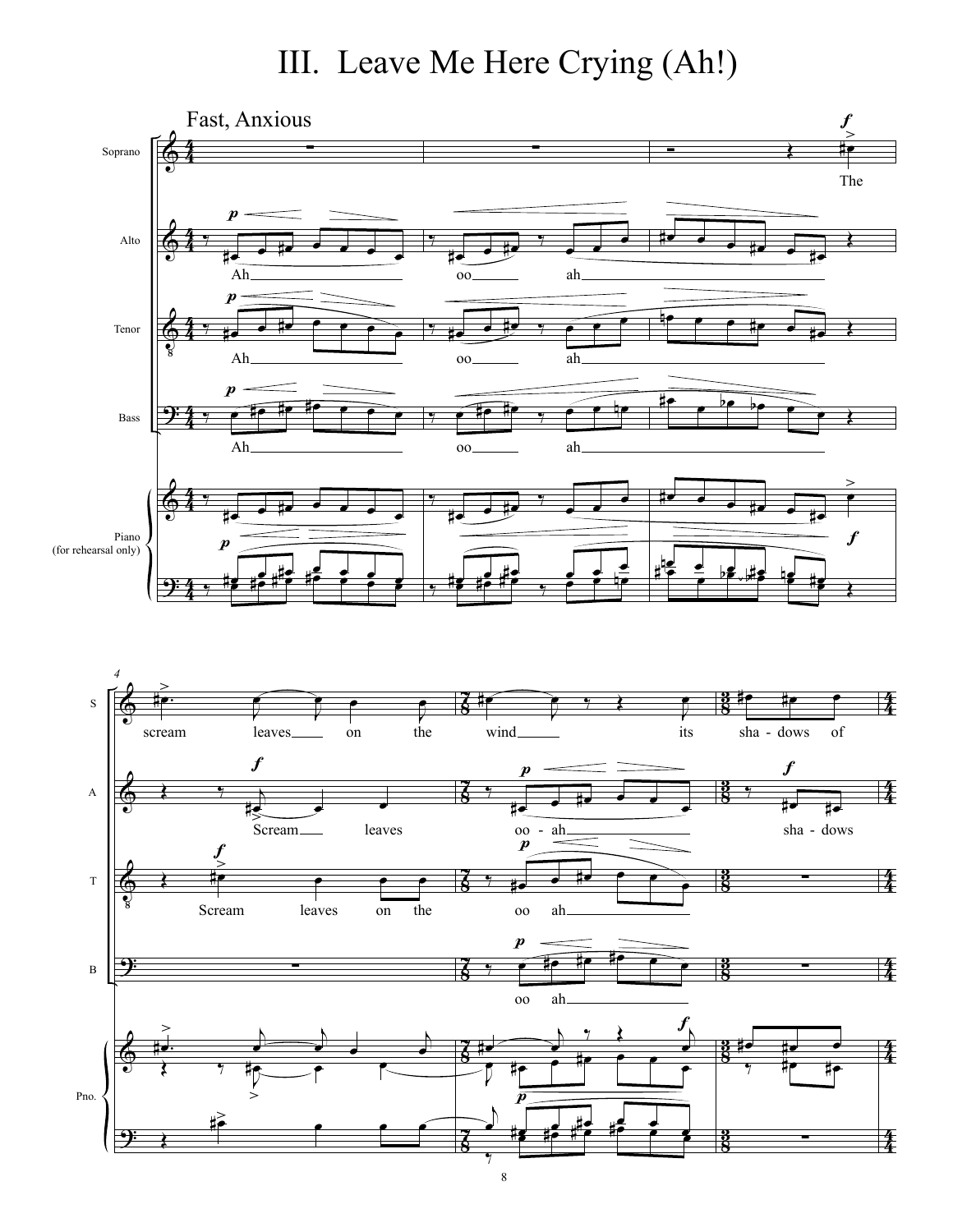

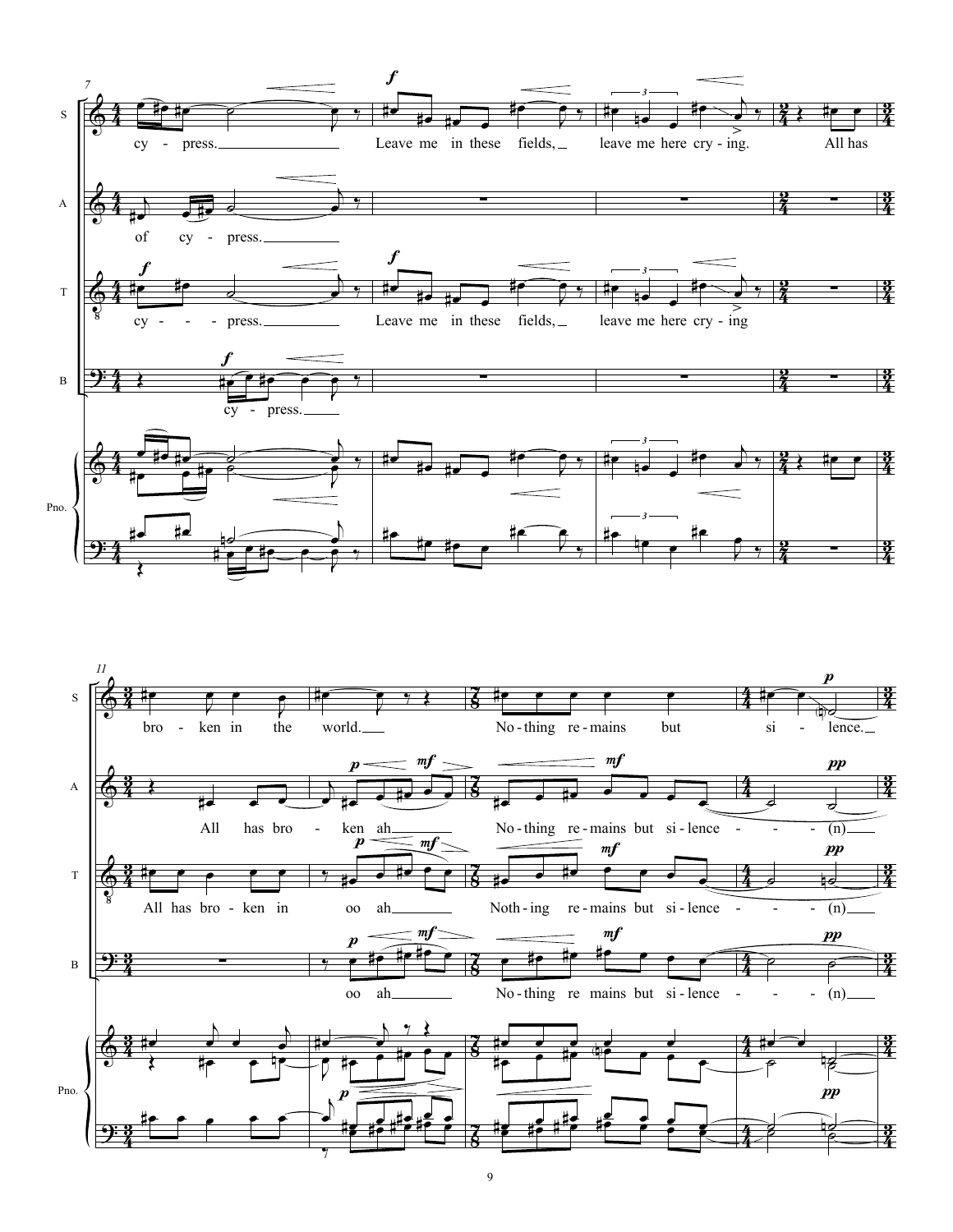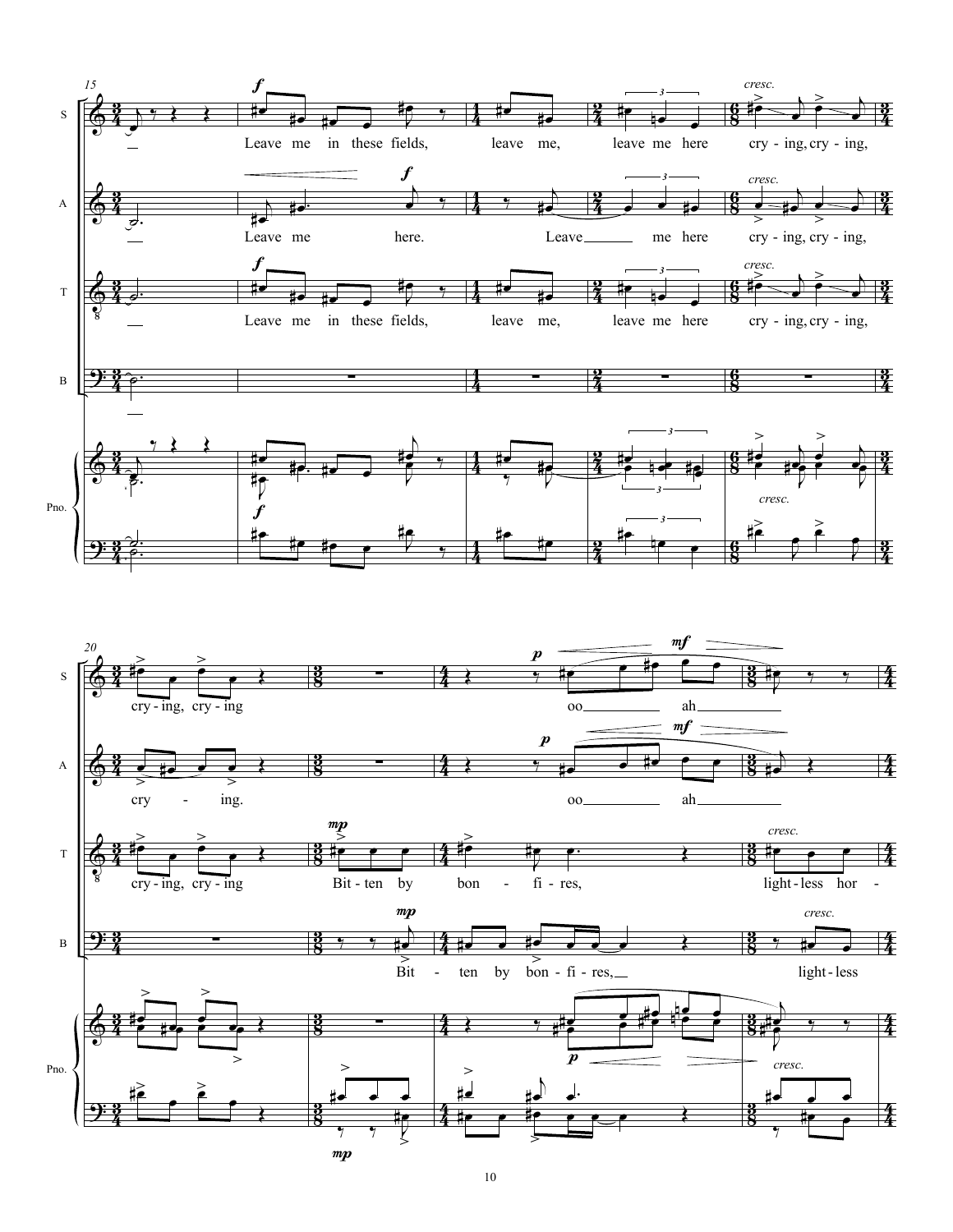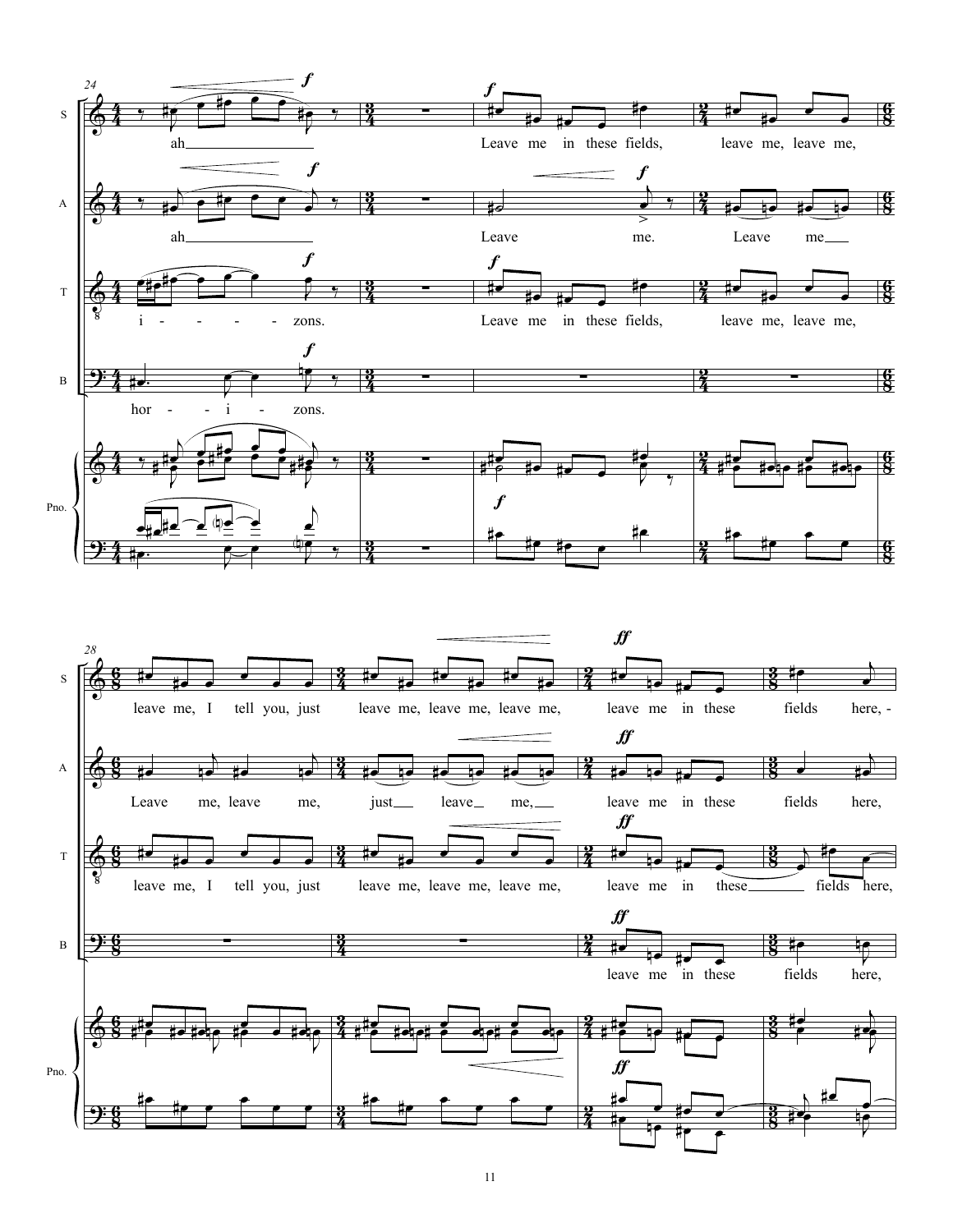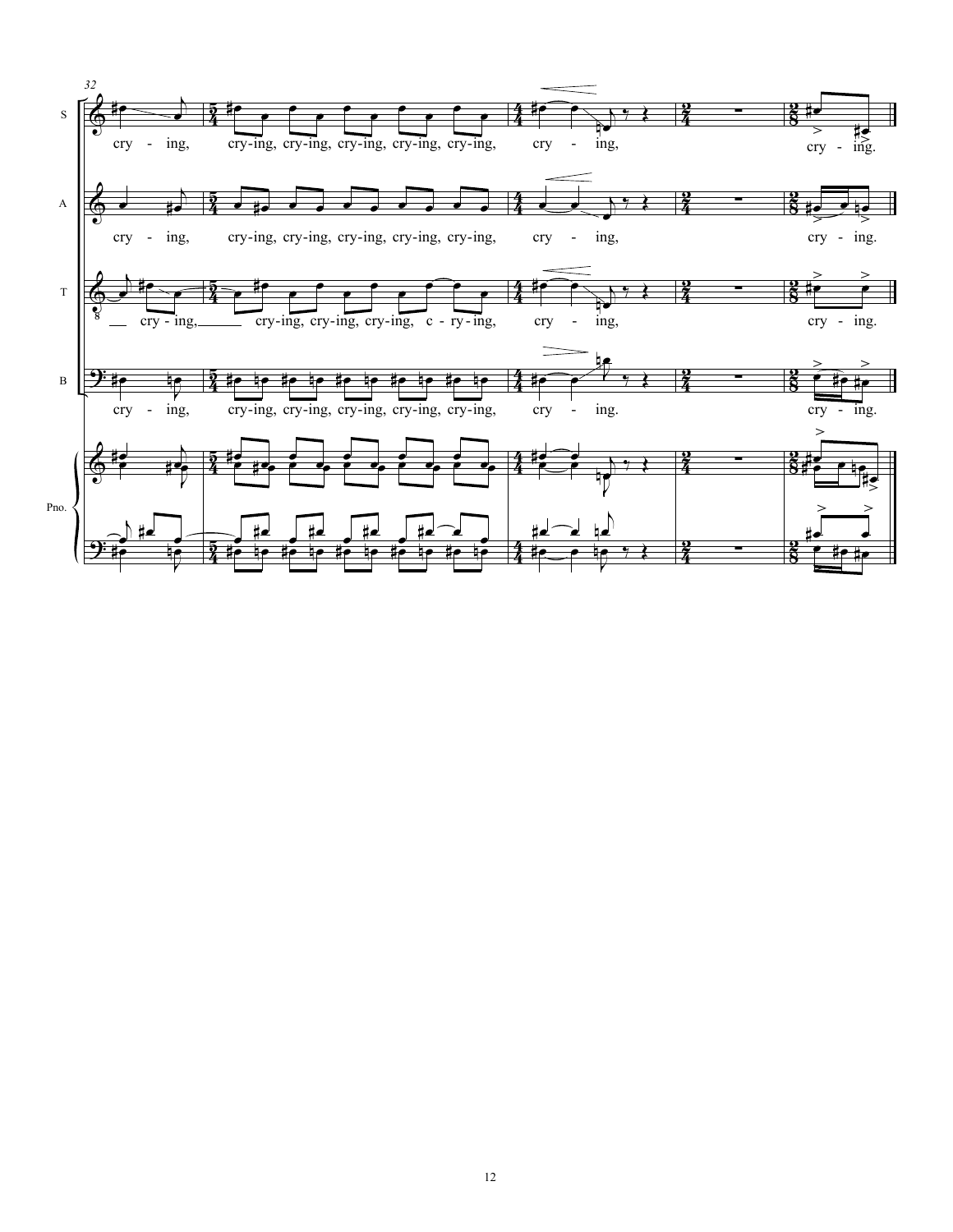#### IV. Bell

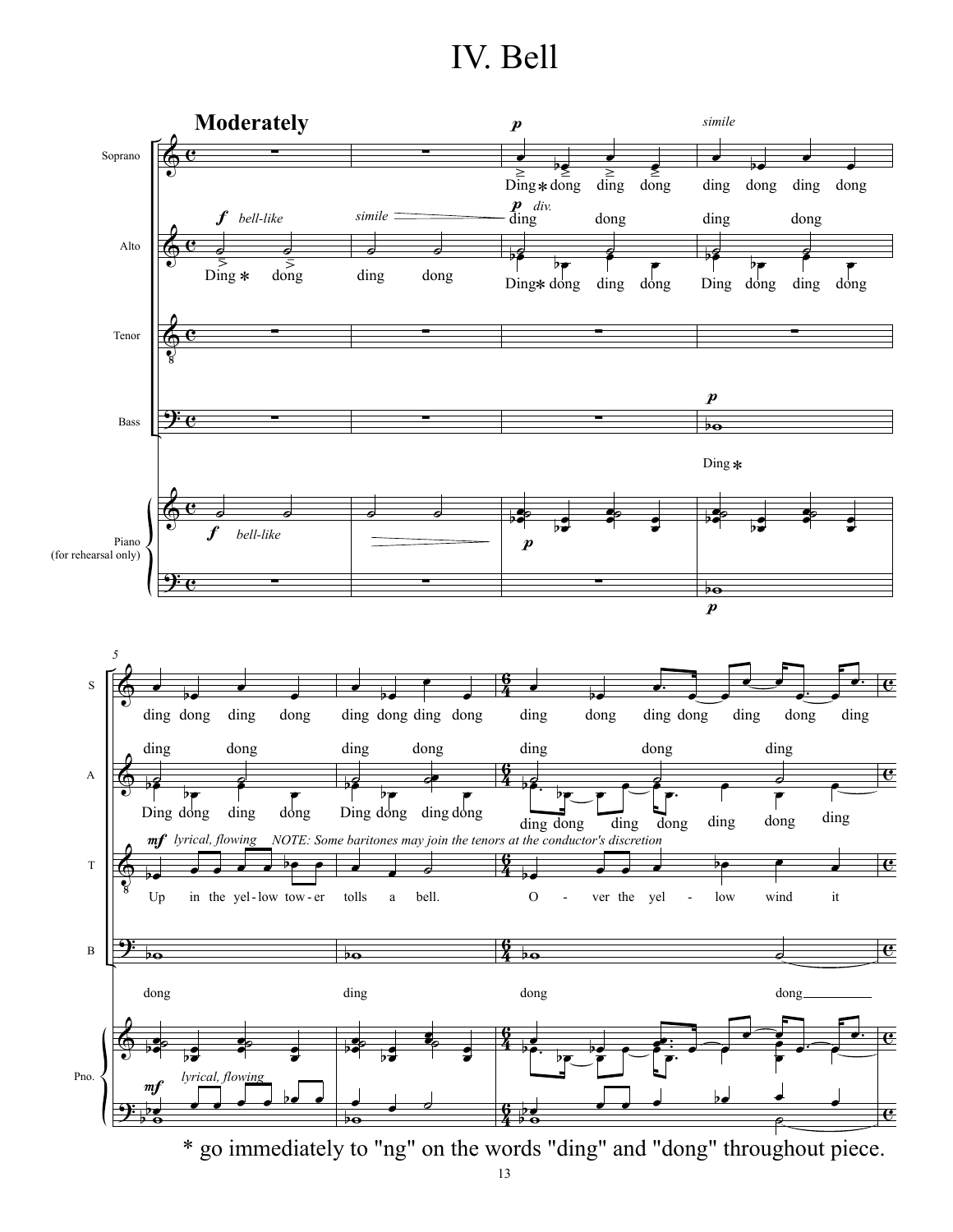

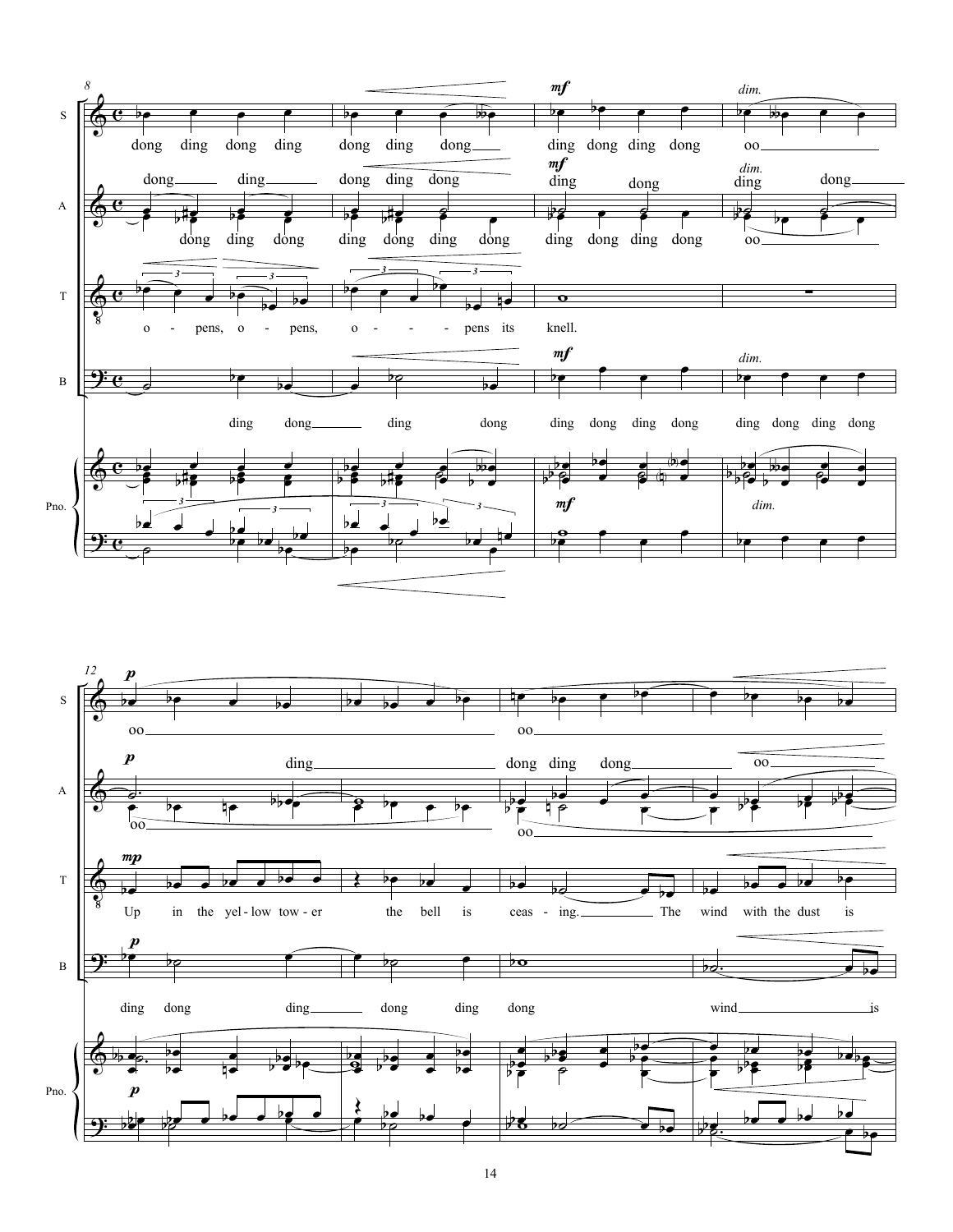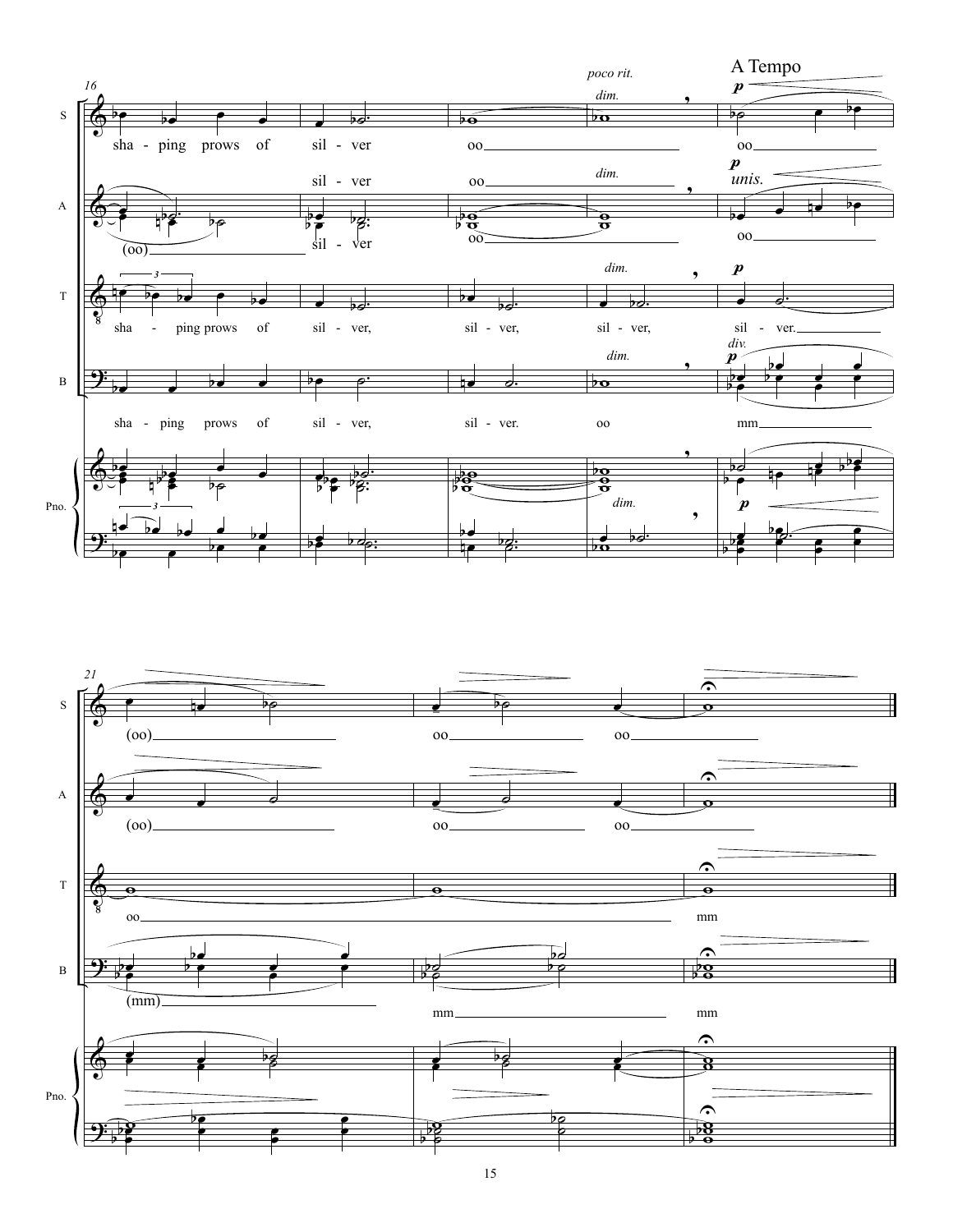### V. Six Strings

*\*Preferably for solo voices*

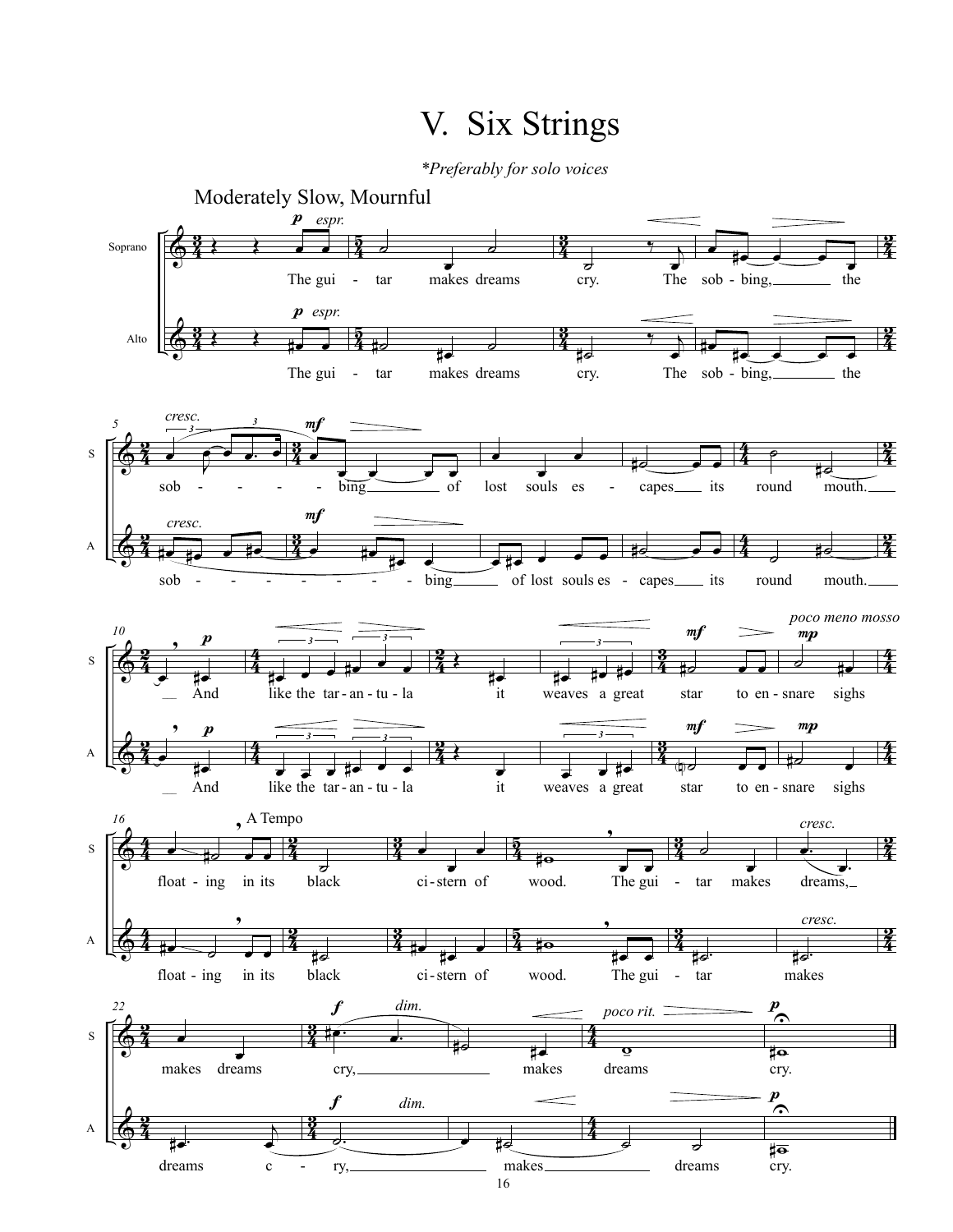## VI. Dance

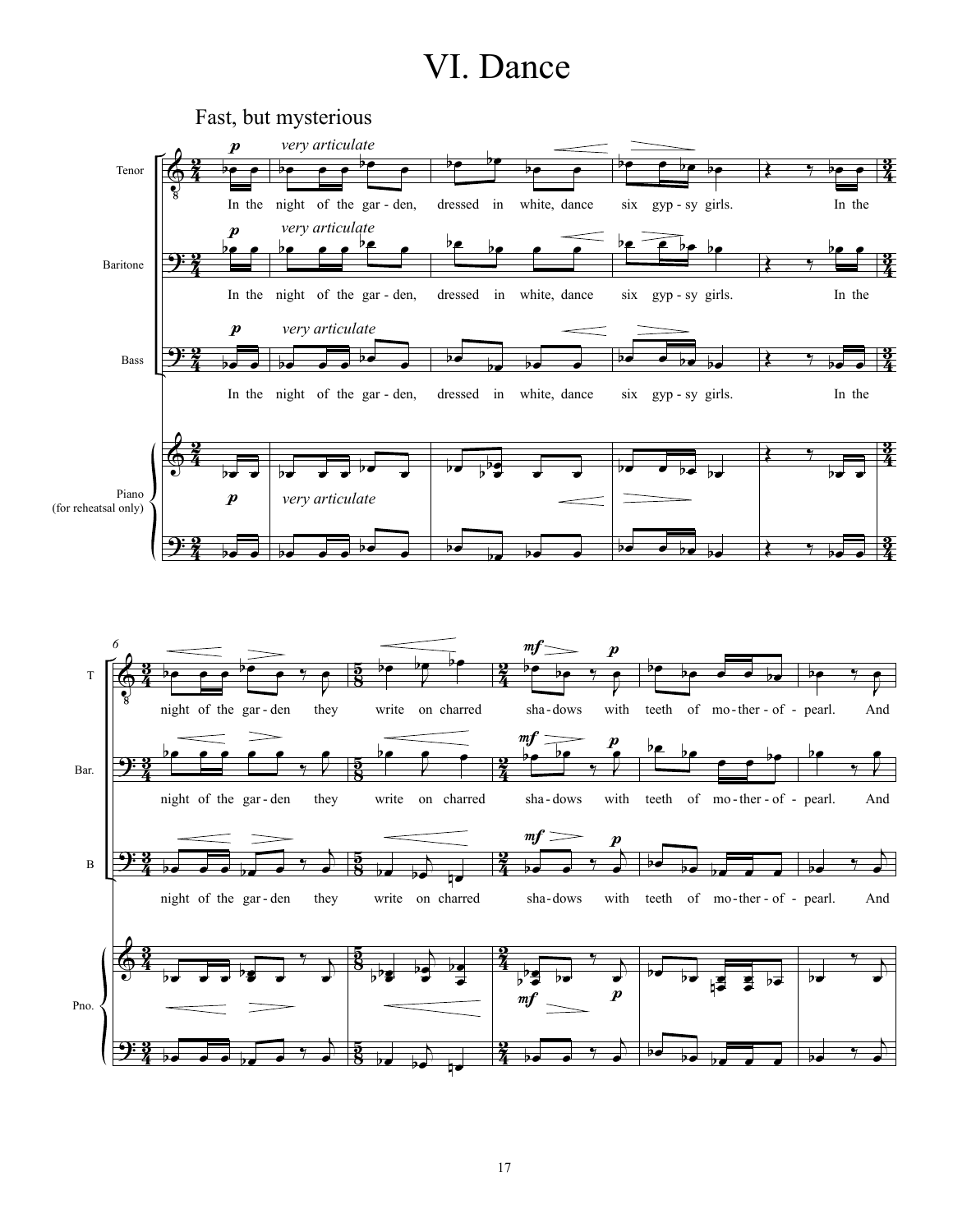

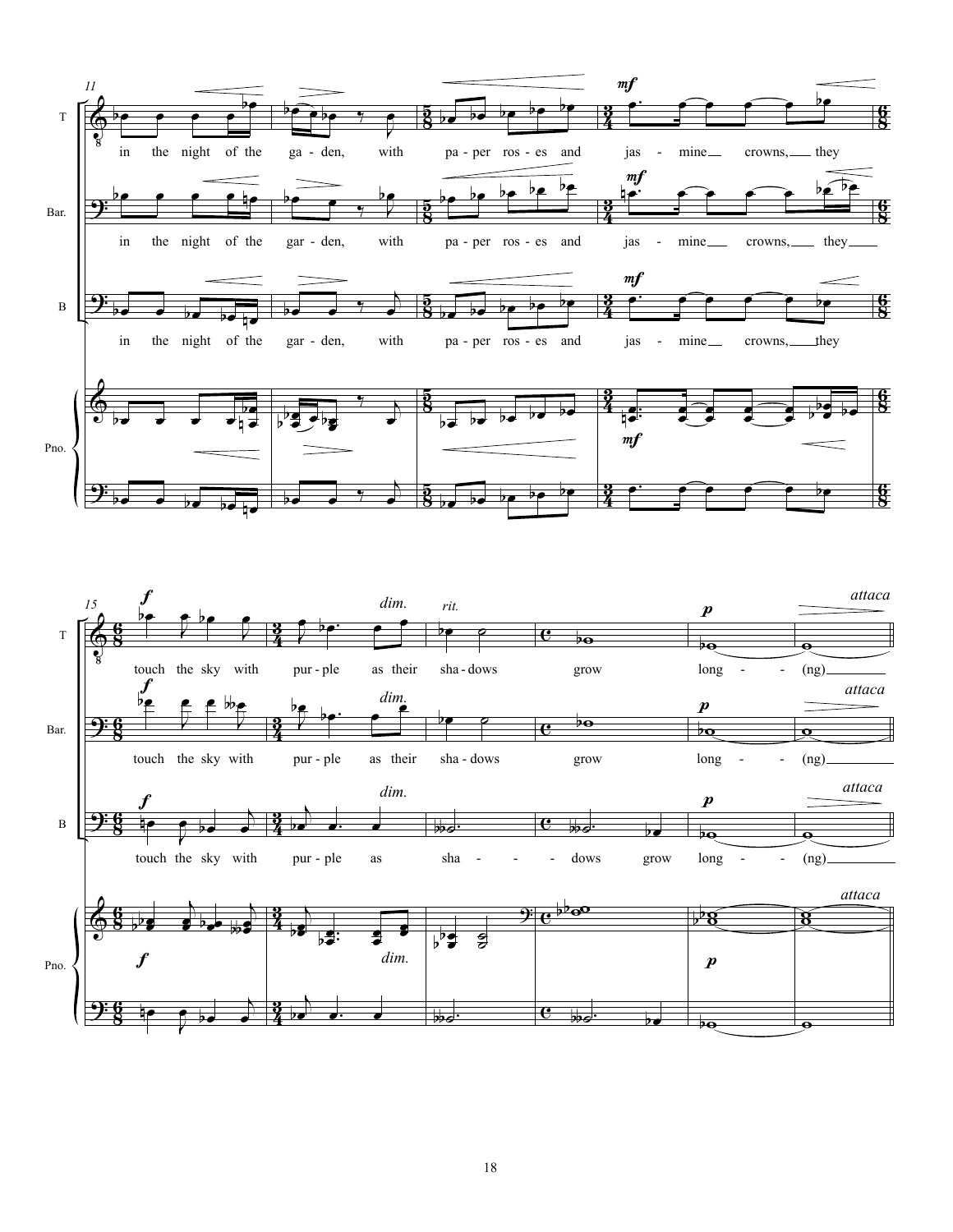# (The Silence Reprise)

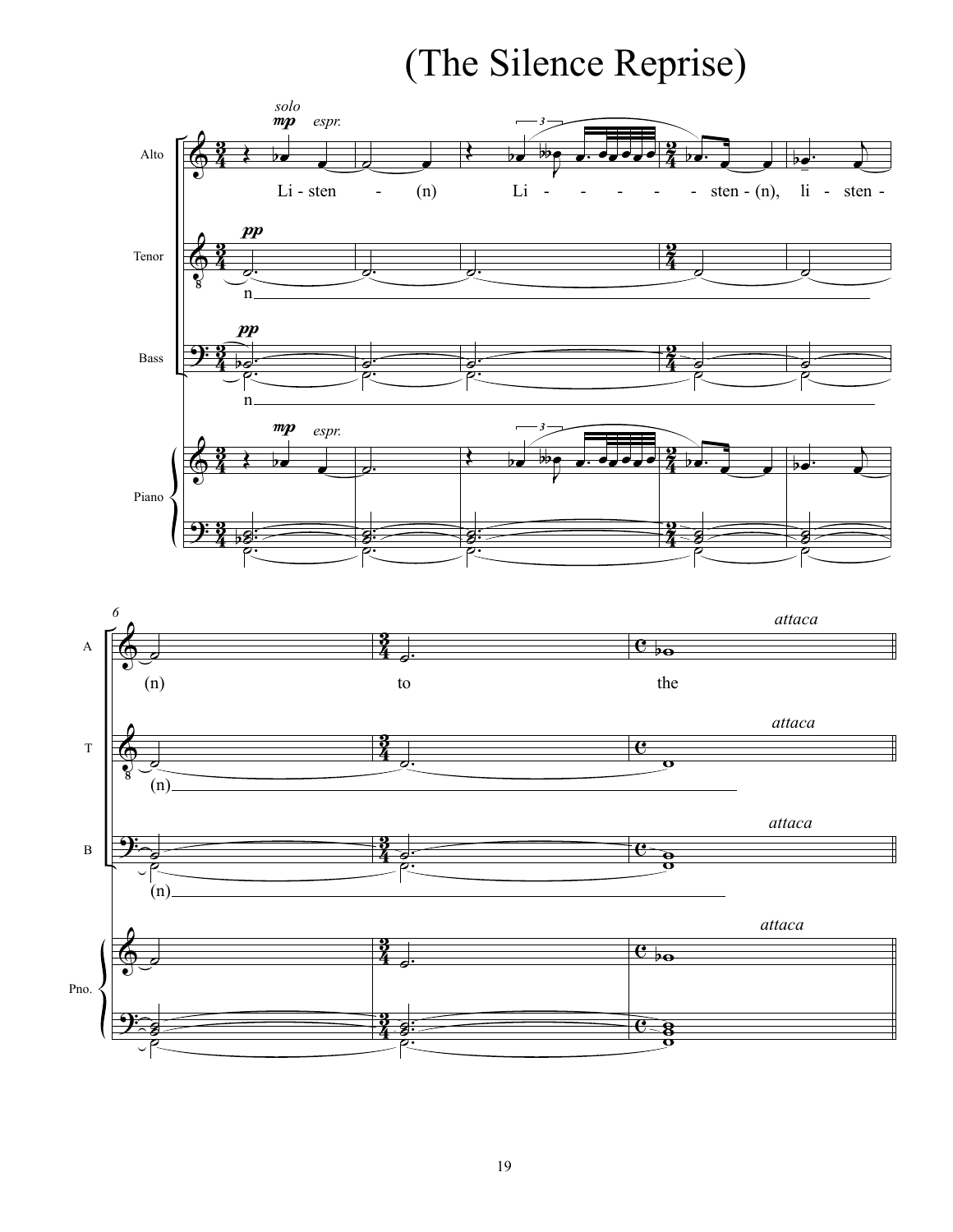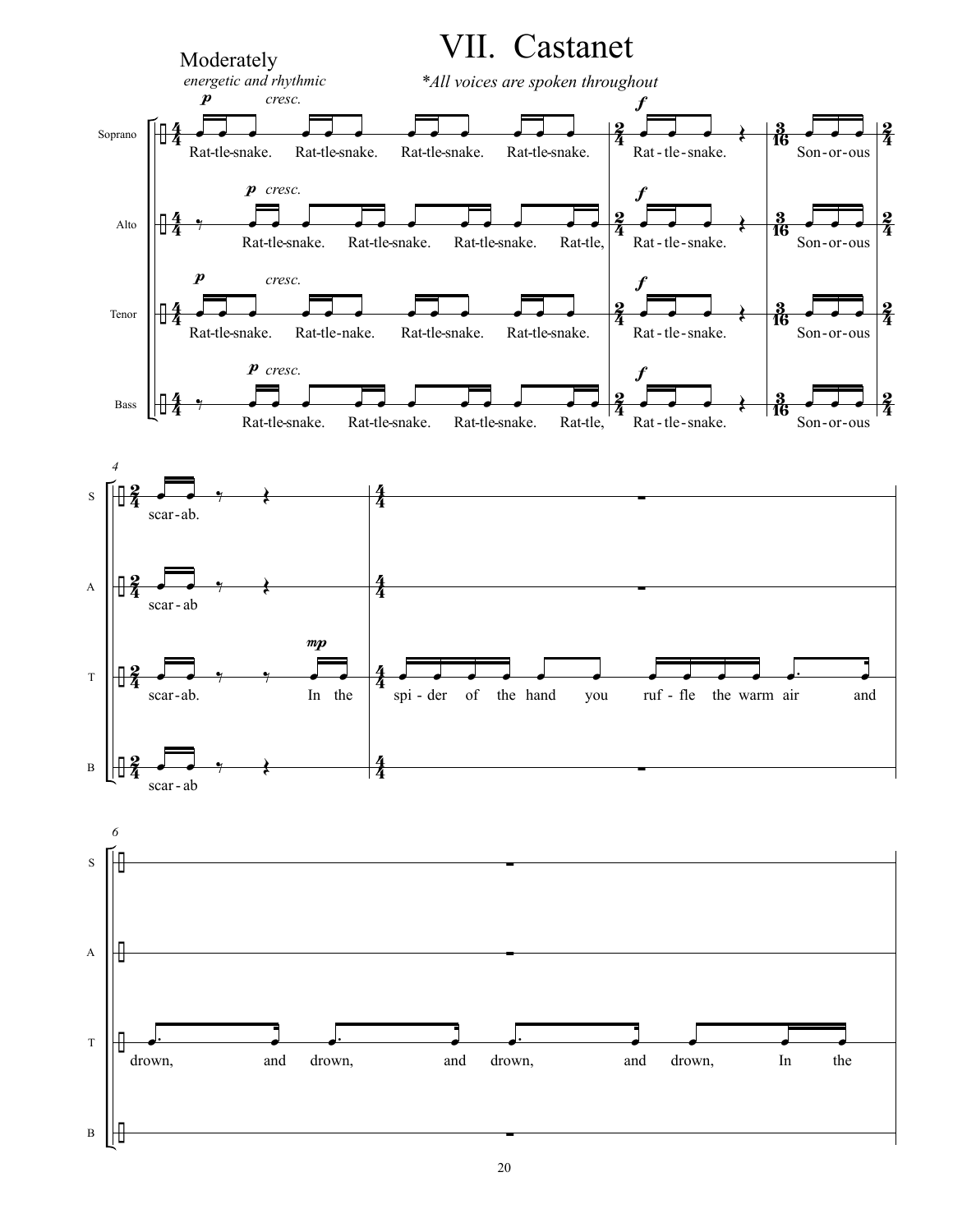

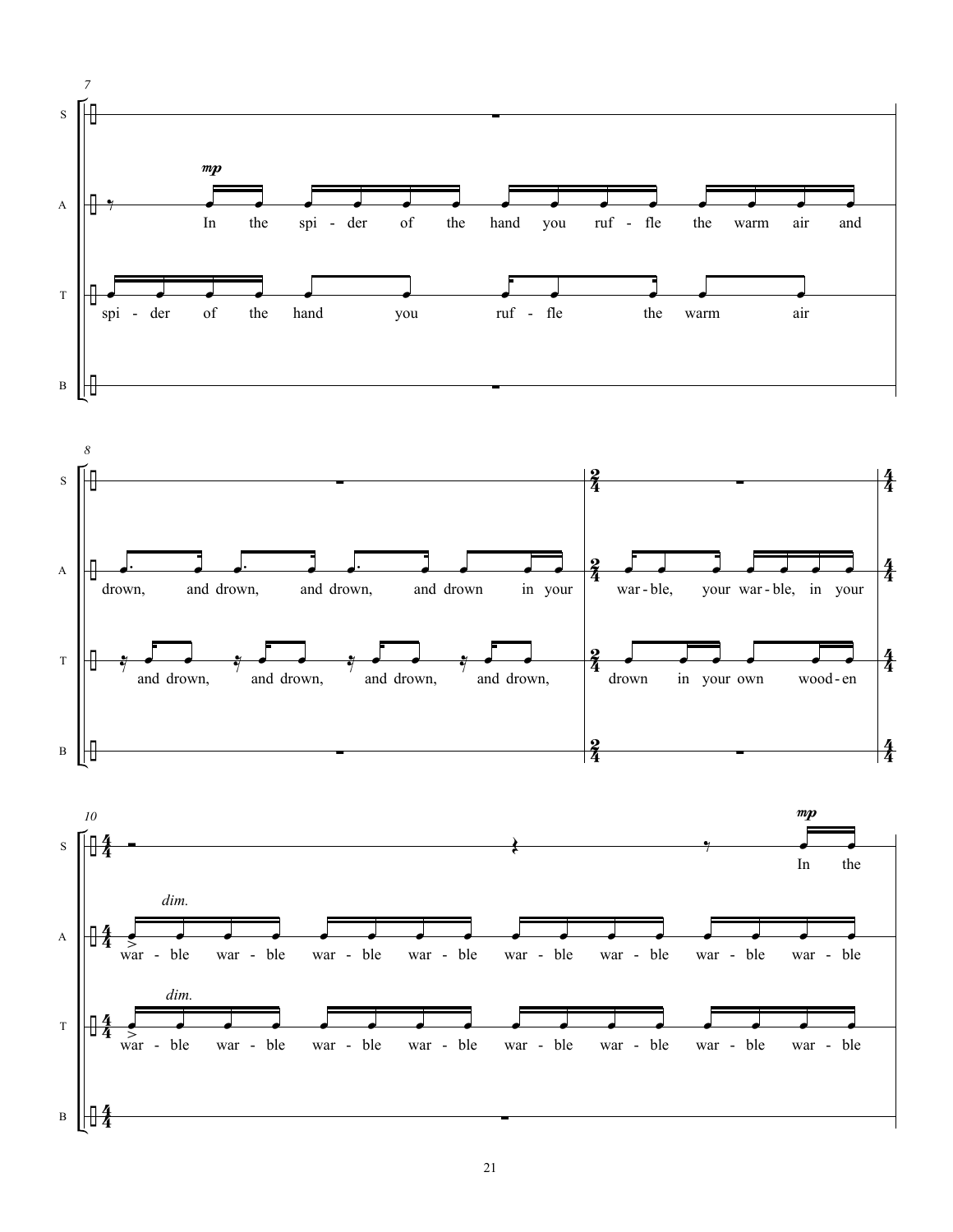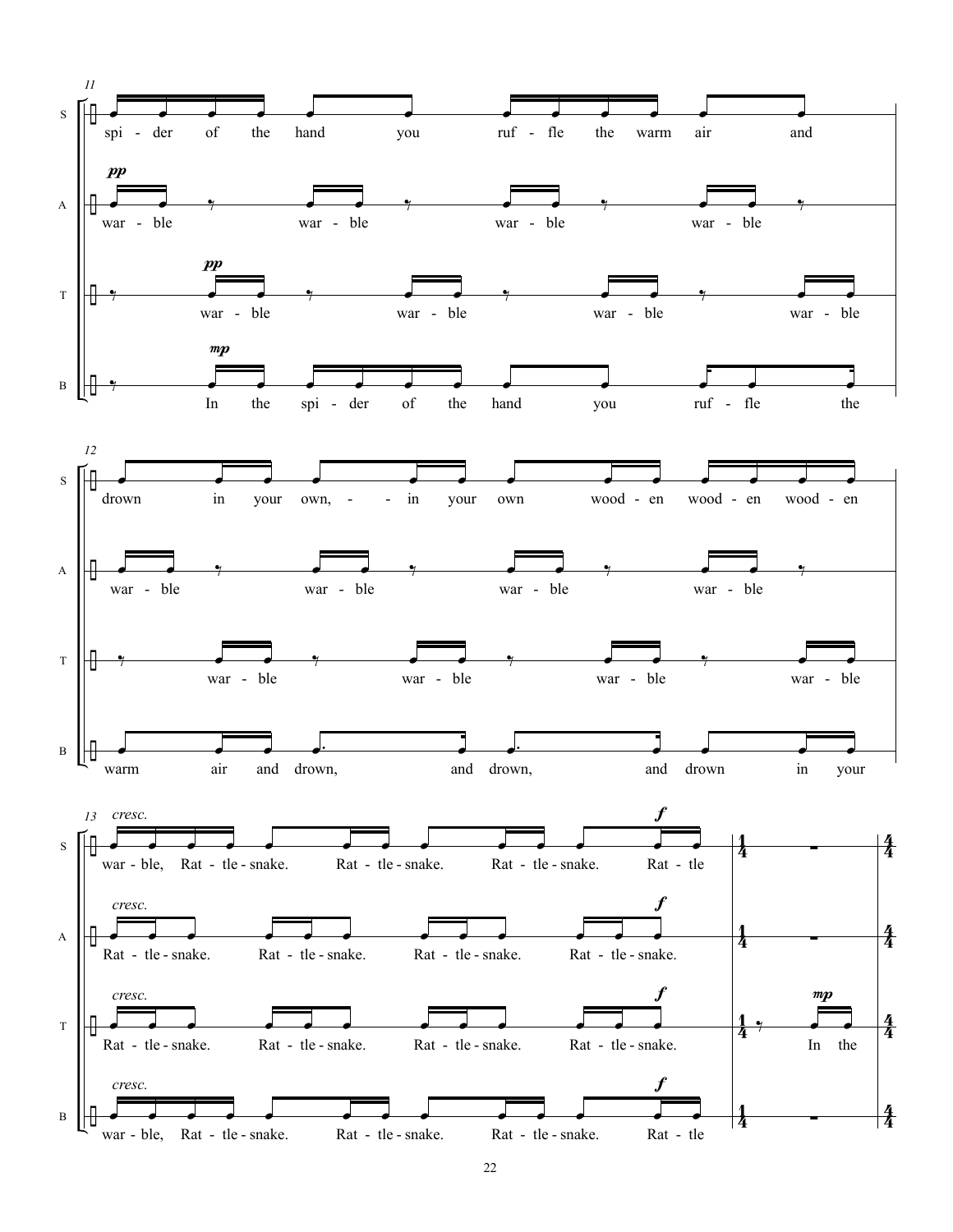

23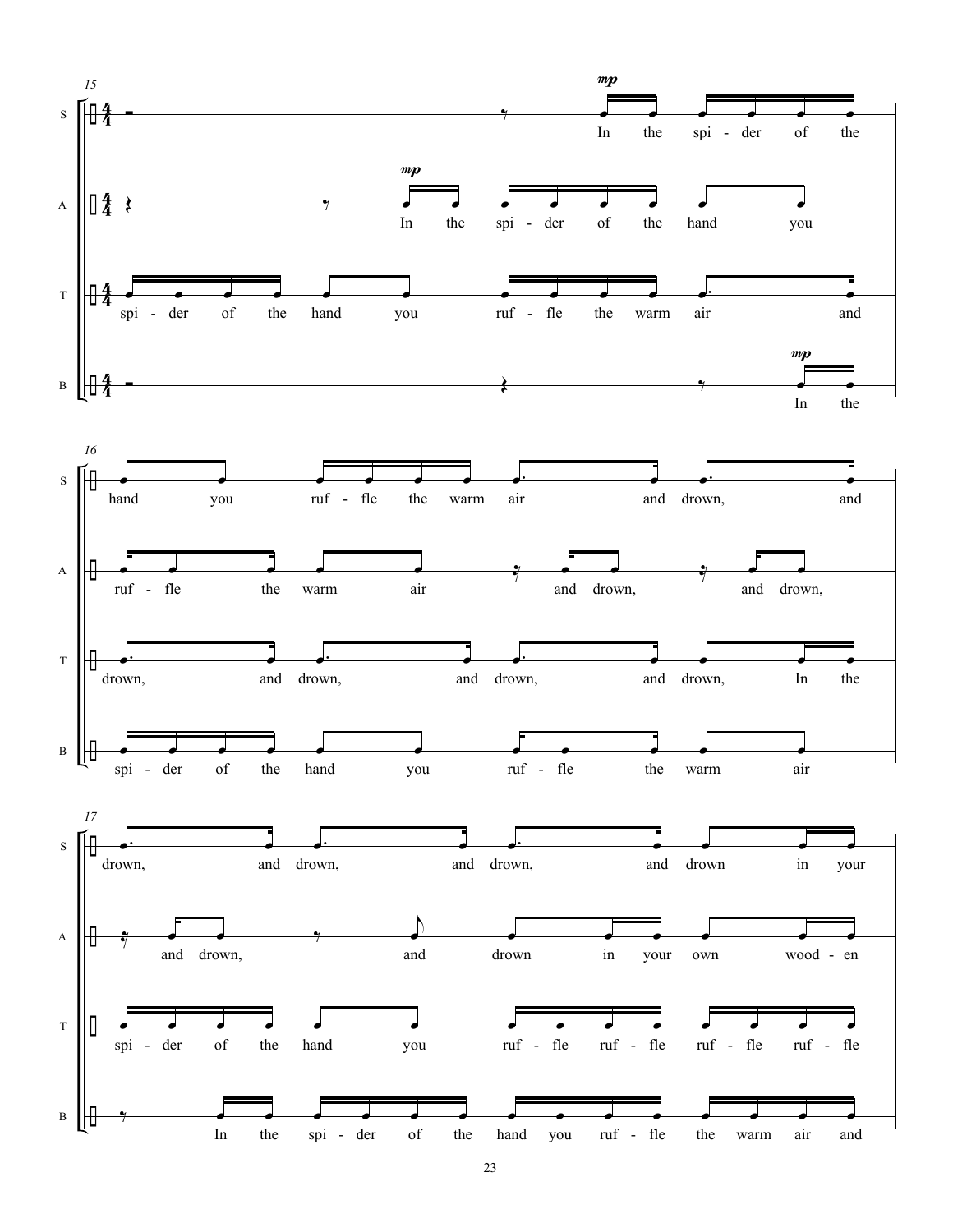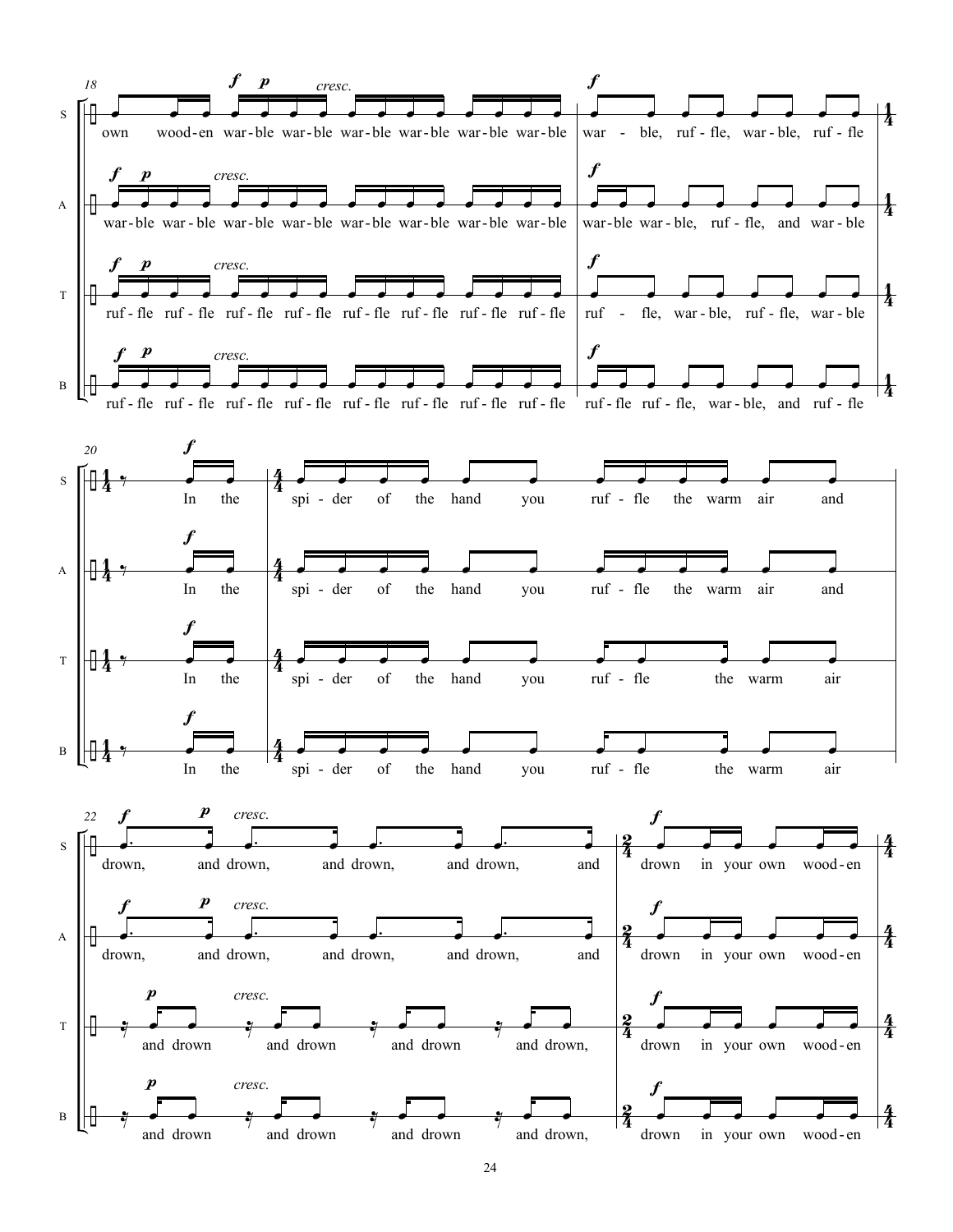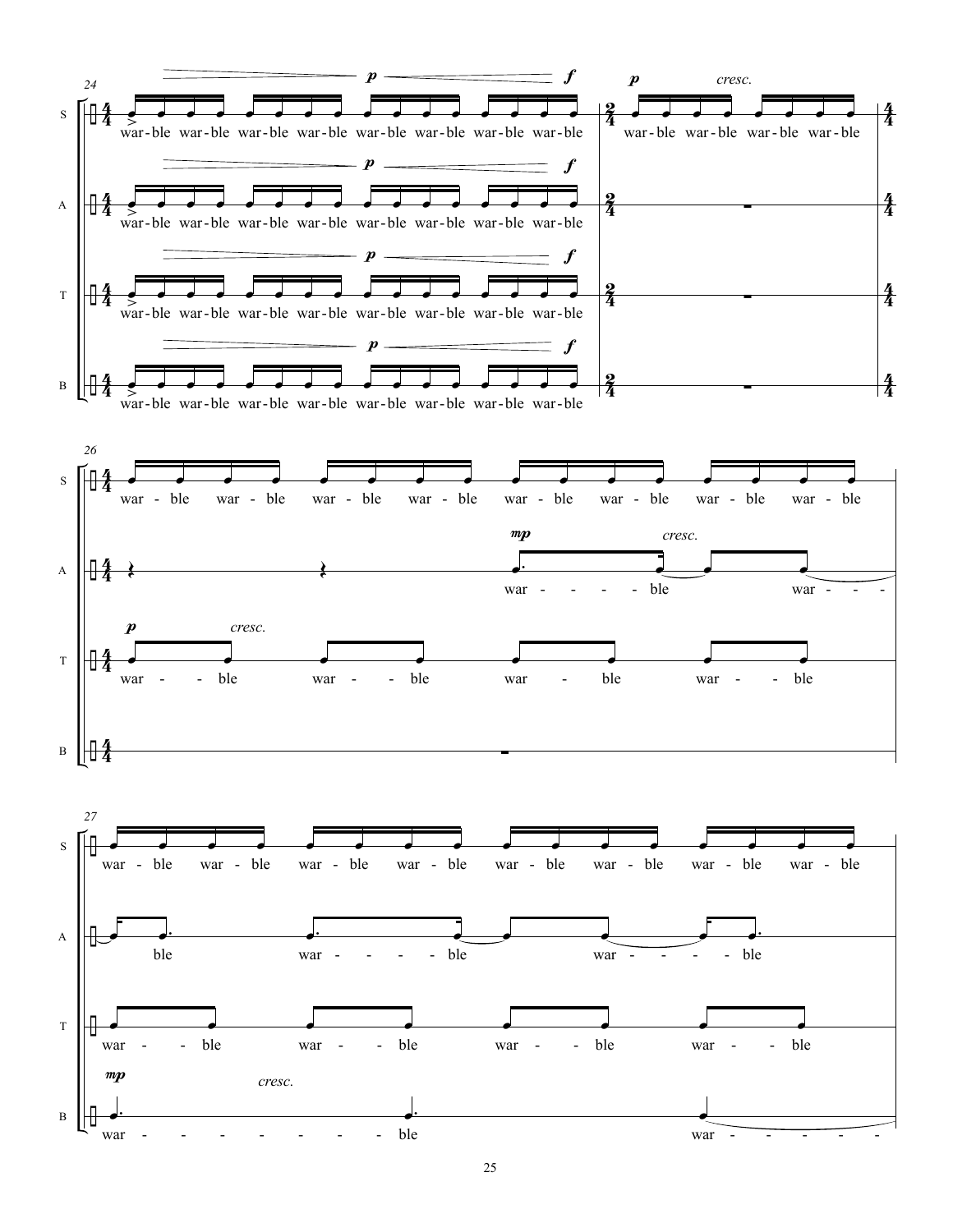